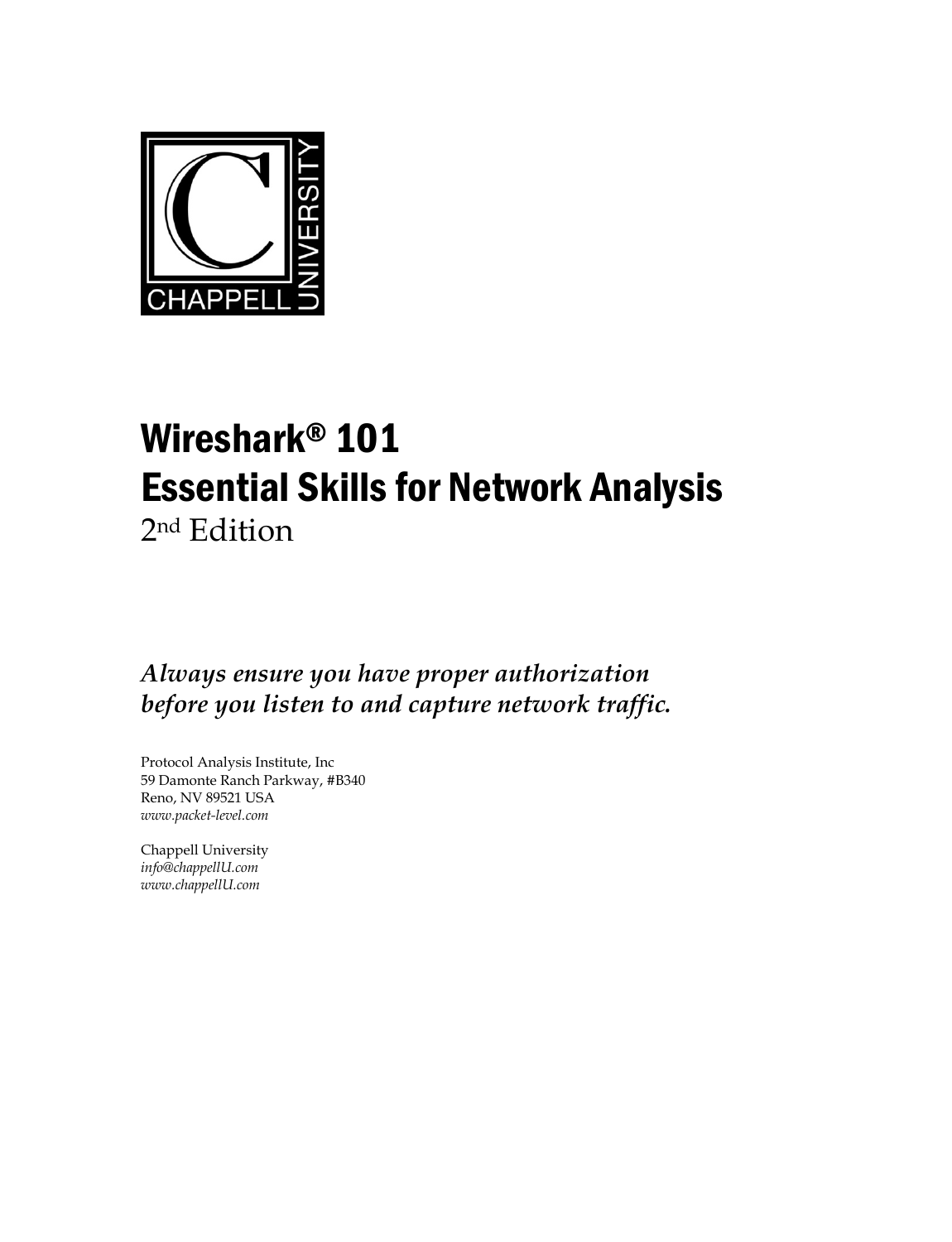## **Table of Contents**

|      | Chapter 0 Skills: Explore Key Wireshark Elements and Traffic Flows 1      |  |
|------|---------------------------------------------------------------------------|--|
|      |                                                                           |  |
| 0.1. |                                                                           |  |
|      |                                                                           |  |
|      |                                                                           |  |
|      |                                                                           |  |
|      |                                                                           |  |
| 0.2. |                                                                           |  |
| 0.3. |                                                                           |  |
|      |                                                                           |  |
|      |                                                                           |  |
|      |                                                                           |  |
|      |                                                                           |  |
|      |                                                                           |  |
|      |                                                                           |  |
| 0.4. |                                                                           |  |
| 0.5. |                                                                           |  |
|      |                                                                           |  |
|      |                                                                           |  |
|      |                                                                           |  |
| 0.6. |                                                                           |  |
|      |                                                                           |  |
|      |                                                                           |  |
|      |                                                                           |  |
|      | Point 4: What Would You See on the Other Side of the Router/NAT Device?15 |  |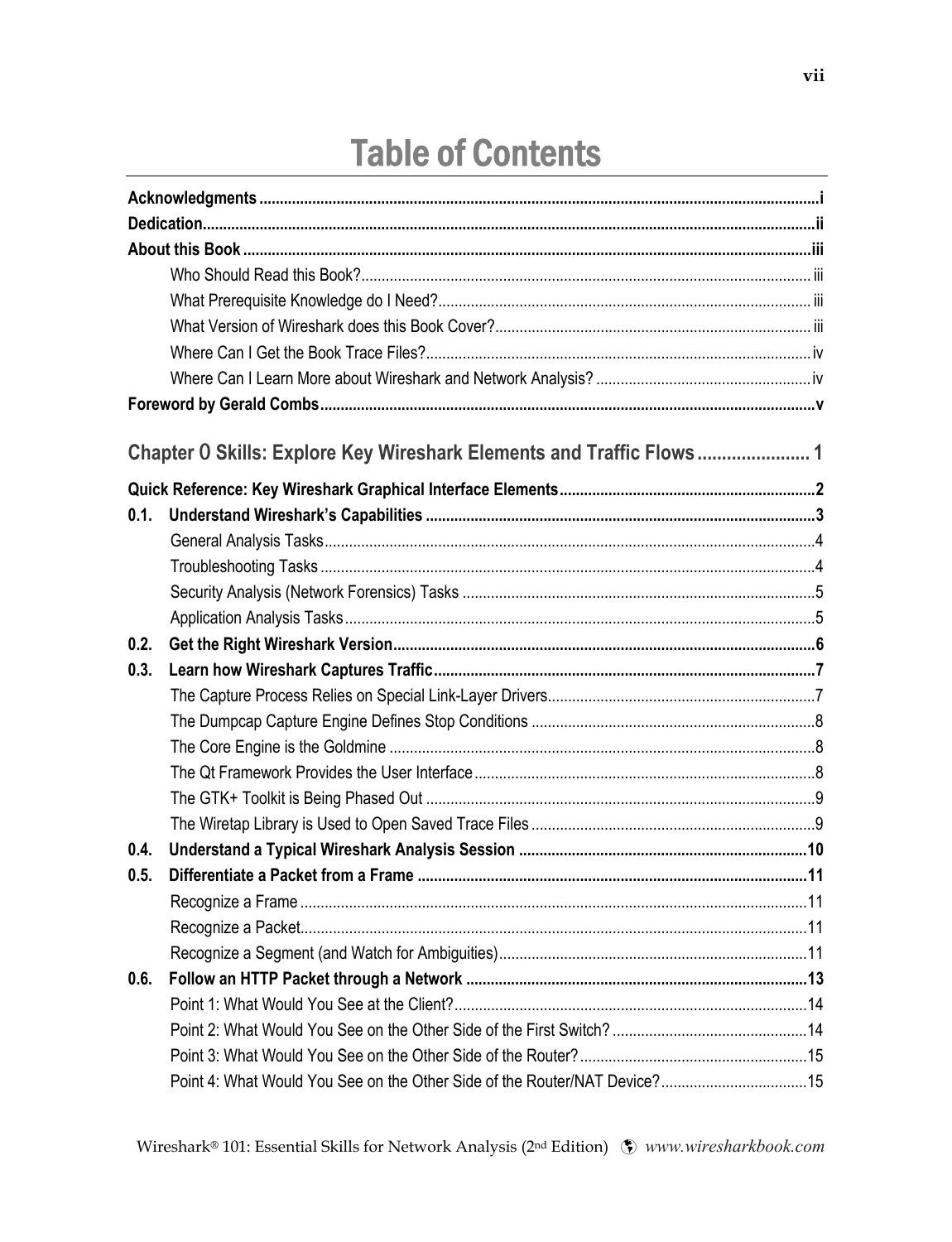| 0.7. |  |
|------|--|
|      |  |
|      |  |
| 0.8. |  |
|      |  |
|      |  |
|      |  |
|      |  |
|      |  |
|      |  |
|      |  |
|      |  |
|      |  |
|      |  |
|      |  |
| 0.9. |  |
|      |  |
|      |  |
|      |  |
|      |  |
|      |  |
|      |  |
|      |  |
|      |  |
|      |  |
| 1.1. |  |
|      |  |
|      |  |
|      |  |
|      |  |
|      |  |
|      |  |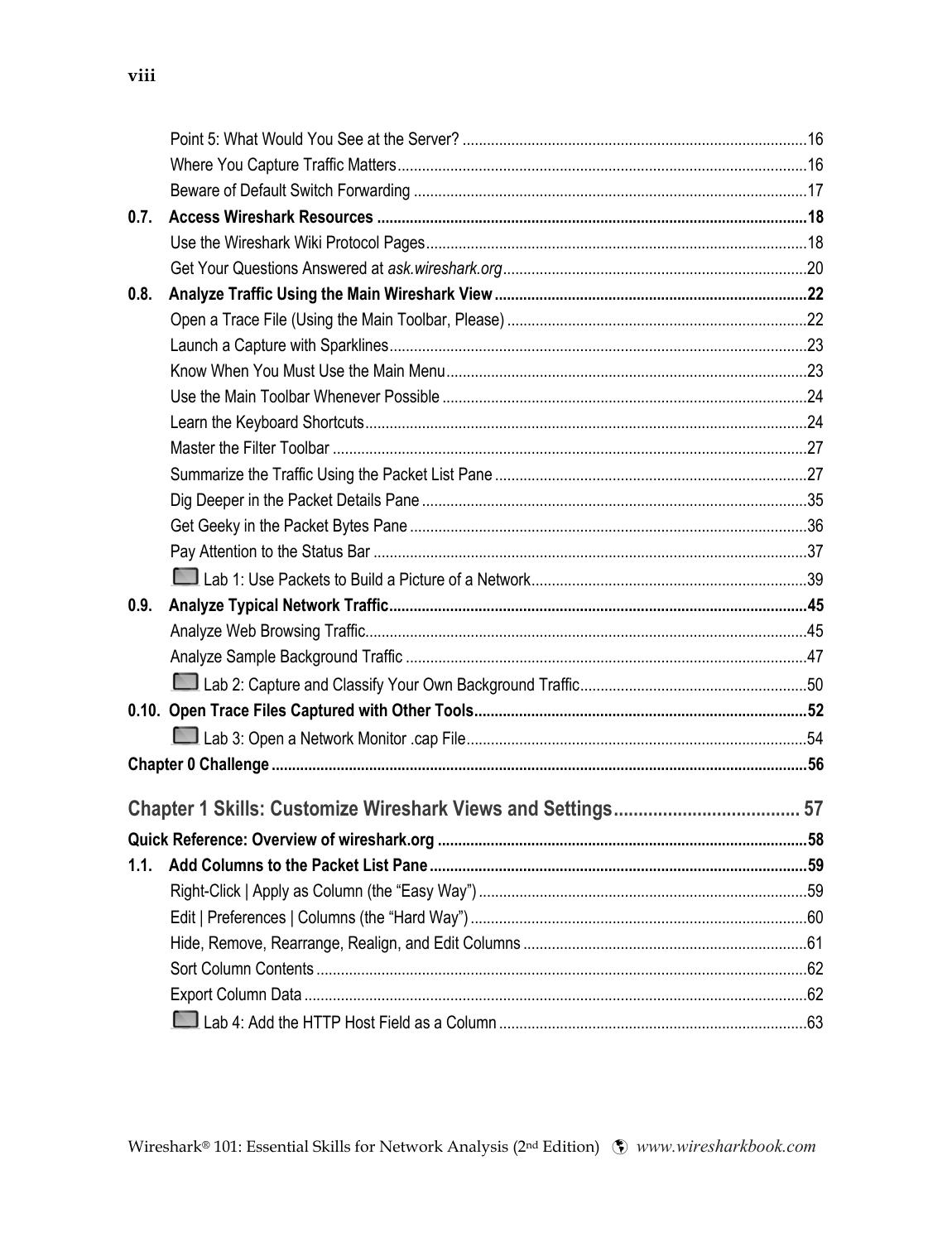| 1.2. |  |
|------|--|
|      |  |
|      |  |
|      |  |
|      |  |
|      |  |
| 1.3. |  |
|      |  |
|      |  |
|      |  |
|      |  |
| 1.4. |  |
|      |  |
|      |  |
|      |  |
|      |  |
|      |  |
|      |  |
| 1.5. |  |
|      |  |
|      |  |
|      |  |
| 1.6. |  |
|      |  |
|      |  |
|      |  |
| 1.7. |  |
|      |  |
|      |  |
|      |  |
|      |  |
|      |  |
|      |  |
|      |  |
|      |  |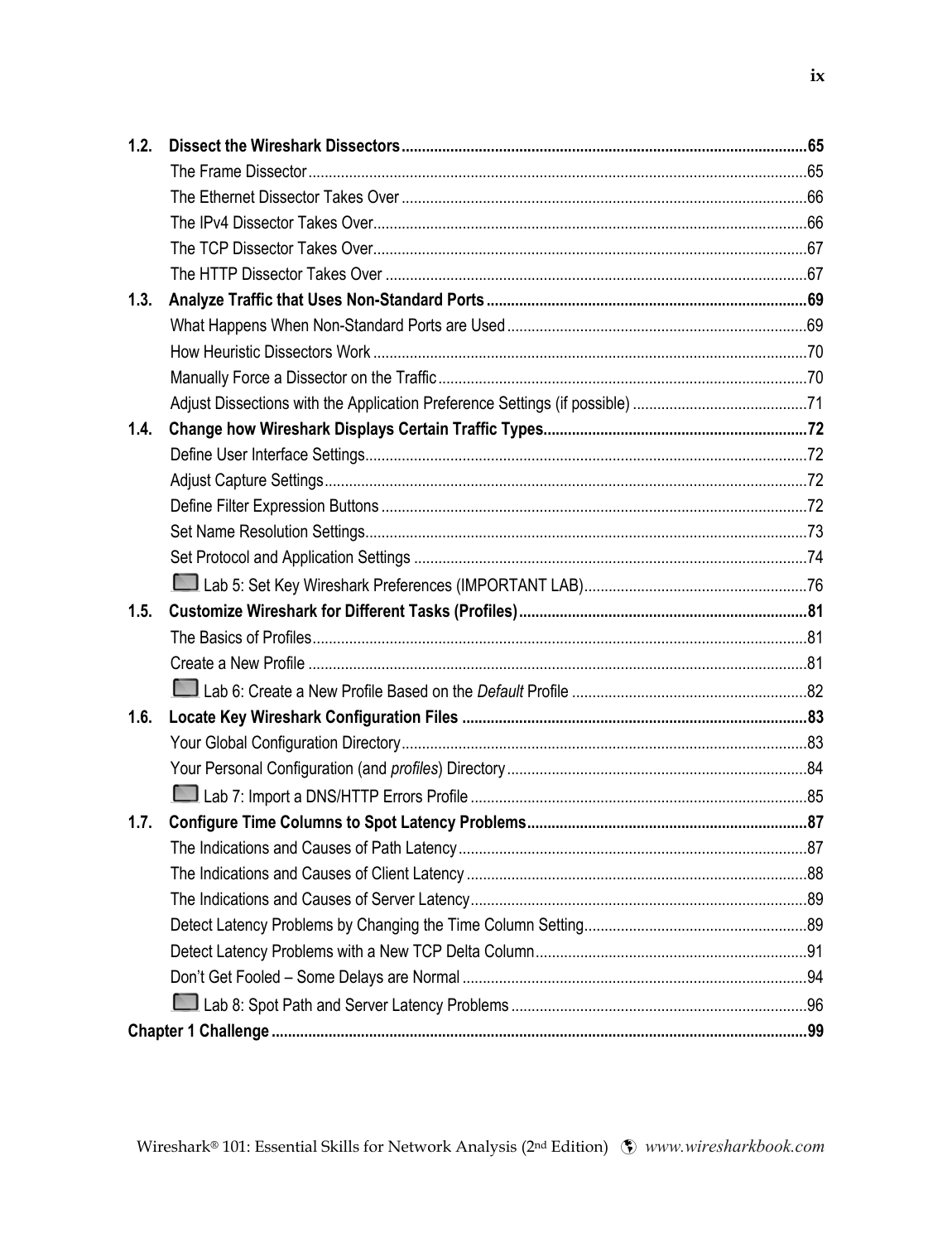|      | Chapter 2 Skills: Determine the Best Capture Method and Apply Capture Filters. 101      |  |
|------|-----------------------------------------------------------------------------------------|--|
|      |                                                                                         |  |
| 2.1. | Identify the Best Capture Location to Troubleshoot Slow Browsing or File Downloads  103 |  |
|      |                                                                                         |  |
|      |                                                                                         |  |
| 2.2. |                                                                                         |  |
| 2.3. |                                                                                         |  |
|      |                                                                                         |  |
|      |                                                                                         |  |
|      |                                                                                         |  |
| 2.4. |                                                                                         |  |
|      |                                                                                         |  |
|      |                                                                                         |  |
| 2.5. |                                                                                         |  |
|      |                                                                                         |  |
|      |                                                                                         |  |
|      |                                                                                         |  |
|      |                                                                                         |  |
|      |                                                                                         |  |

| 2.6. |  |
|------|--|
|      |  |
|      |  |
|      |  |
| 2.7. |  |
|      |  |
|      |  |
|      |  |
| 2.8. |  |
|      |  |
|      |  |
|      |  |
|      |  |
|      |  |

Lab 12: Capture Only Traffic to or from Everyone Else's MAC Address ................................... 129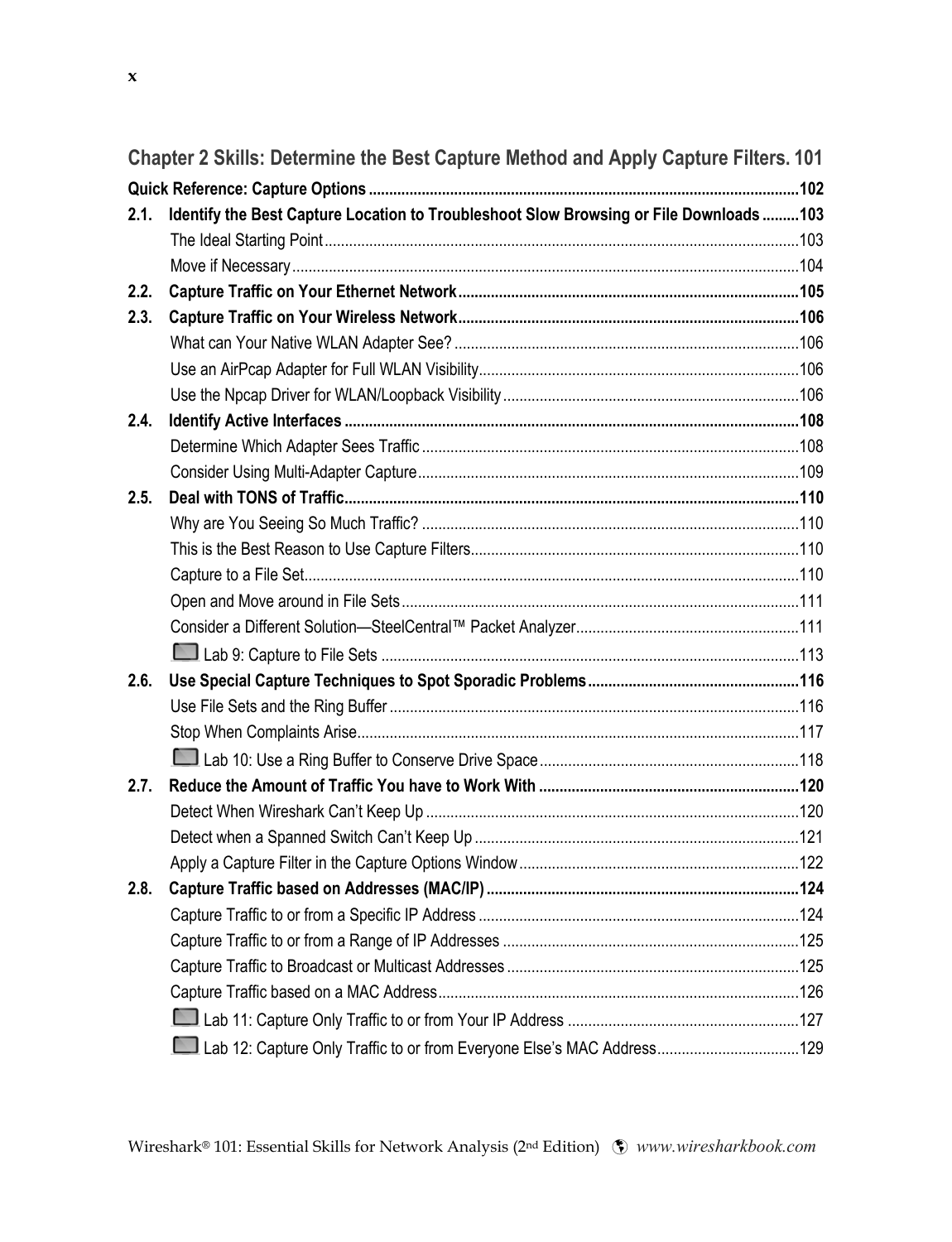| 2.9. |                                                                                |  |
|------|--------------------------------------------------------------------------------|--|
|      |                                                                                |  |
|      |                                                                                |  |
|      |                                                                                |  |
|      |                                                                                |  |
|      |                                                                                |  |
|      |                                                                                |  |
|      | Chapter 3 Skills: Apply Display Filters to Focus on Specific Traffic 137       |  |
|      |                                                                                |  |
| 3.1. |                                                                                |  |
|      |                                                                                |  |
|      |                                                                                |  |
|      |                                                                                |  |
|      |                                                                                |  |
|      |                                                                                |  |
|      |                                                                                |  |
|      |                                                                                |  |
| 3.2. |                                                                                |  |
|      |                                                                                |  |
| 3.3. |                                                                                |  |
|      |                                                                                |  |
|      |                                                                                |  |
|      |                                                                                |  |
| 3.4. |                                                                                |  |
| 3.5. | Apply Display Filters based on an IP Address, Range of Addresses, or Subnet160 |  |
|      |                                                                                |  |
|      |                                                                                |  |
|      |                                                                                |  |
|      |                                                                                |  |
| 3.6. |                                                                                |  |
|      |                                                                                |  |
|      |                                                                                |  |
|      |                                                                                |  |
|      |                                                                                |  |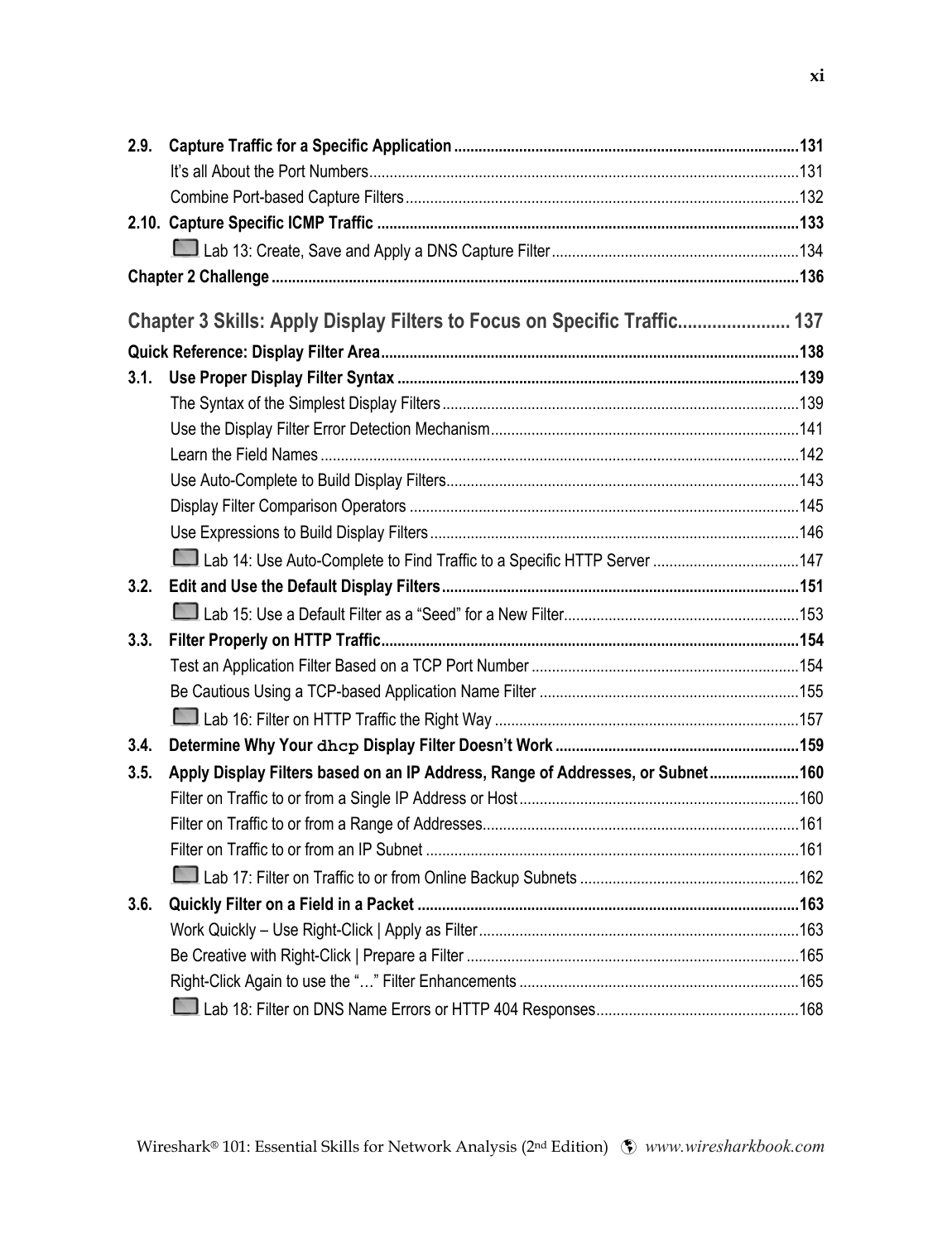| 3.7. |                                                                                  |  |
|------|----------------------------------------------------------------------------------|--|
|      |                                                                                  |  |
|      |                                                                                  |  |
|      |                                                                                  |  |
|      |                                                                                  |  |
|      |                                                                                  |  |
| 3.8. |                                                                                  |  |
|      |                                                                                  |  |
|      |                                                                                  |  |
|      |                                                                                  |  |
| 3.9. |                                                                                  |  |
|      |                                                                                  |  |
|      |                                                                                  |  |
|      |                                                                                  |  |
|      |                                                                                  |  |
|      |                                                                                  |  |
|      |                                                                                  |  |
|      |                                                                                  |  |
|      |                                                                                  |  |
|      | Use matches and (?i) in a Keyword Filter for Upper Case or Lower Case Strings181 |  |
|      |                                                                                  |  |
|      |                                                                                  |  |
|      |                                                                                  |  |
|      |                                                                                  |  |
|      |                                                                                  |  |
|      |                                                                                  |  |
|      |                                                                                  |  |
|      |                                                                                  |  |
|      |                                                                                  |  |
|      |                                                                                  |  |
|      |                                                                                  |  |
|      |                                                                                  |  |
|      |                                                                                  |  |
|      |                                                                                  |  |
|      |                                                                                  |  |
|      |                                                                                  |  |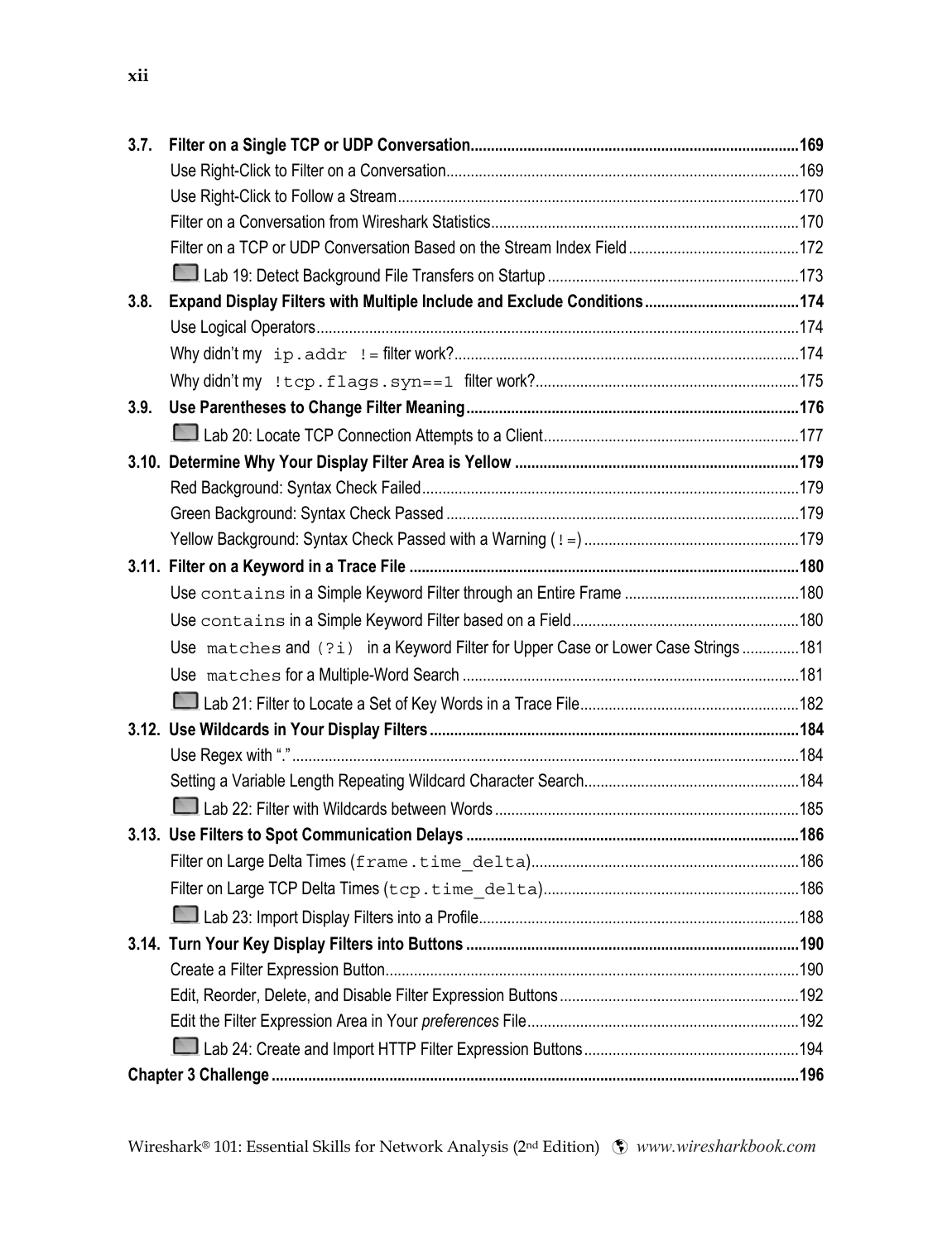| 4.1. |                                                                                   |  |
|------|-----------------------------------------------------------------------------------|--|
|      |                                                                                   |  |
| 4.2. |                                                                                   |  |
|      |                                                                                   |  |
|      |                                                                                   |  |
| 4.3. |                                                                                   |  |
|      |                                                                                   |  |
|      |                                                                                   |  |
|      | Lab 26: Build a Coloring Rule to Highlight FTP User Names, Passwords, and More207 |  |
| 4.4. |                                                                                   |  |
|      |                                                                                   |  |
|      |                                                                                   |  |
|      |                                                                                   |  |
| 4.5. |                                                                                   |  |
|      |                                                                                   |  |
|      |                                                                                   |  |
|      |                                                                                   |  |
| 4.6. |                                                                                   |  |
|      |                                                                                   |  |
| 4.7. |                                                                                   |  |
|      |                                                                                   |  |
|      |                                                                                   |  |
|      |                                                                                   |  |
|      |                                                                                   |  |
|      |                                                                                   |  |
|      |                                                                                   |  |
|      |                                                                                   |  |
|      |                                                                                   |  |
| 5.1. |                                                                                   |  |
|      |                                                                                   |  |
|      |                                                                                   |  |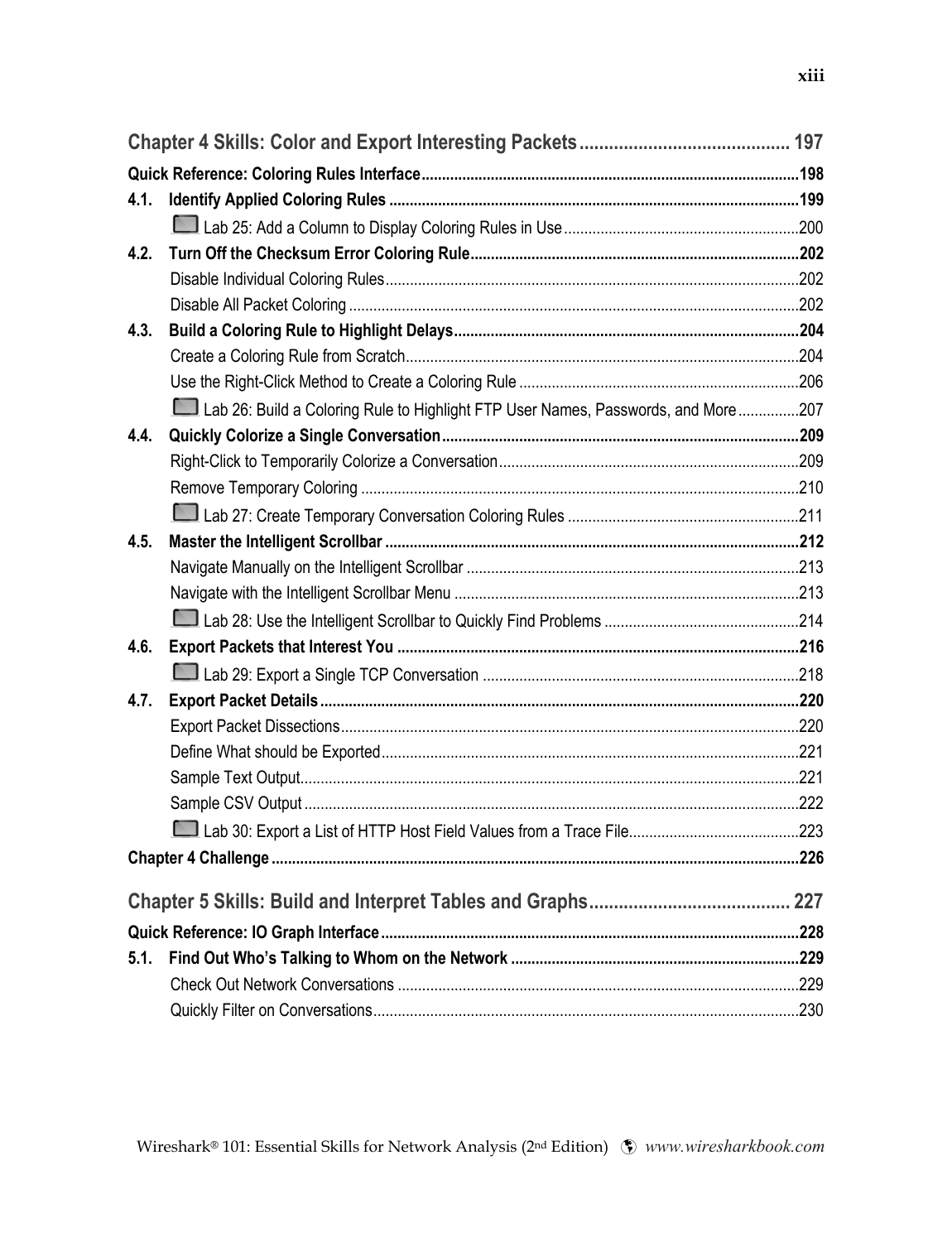| 5.2. |  |
|------|--|
|      |  |
|      |  |
|      |  |
|      |  |
| 5.3. |  |
|      |  |
|      |  |
|      |  |
|      |  |
| 5.4. |  |
|      |  |
|      |  |
|      |  |
|      |  |
|      |  |
| 5.5. |  |
|      |  |
|      |  |
|      |  |
| 5.6. |  |
|      |  |
|      |  |
|      |  |
|      |  |
|      |  |
|      |  |
|      |  |
|      |  |
| 5.7. |  |
|      |  |
|      |  |
|      |  |
|      |  |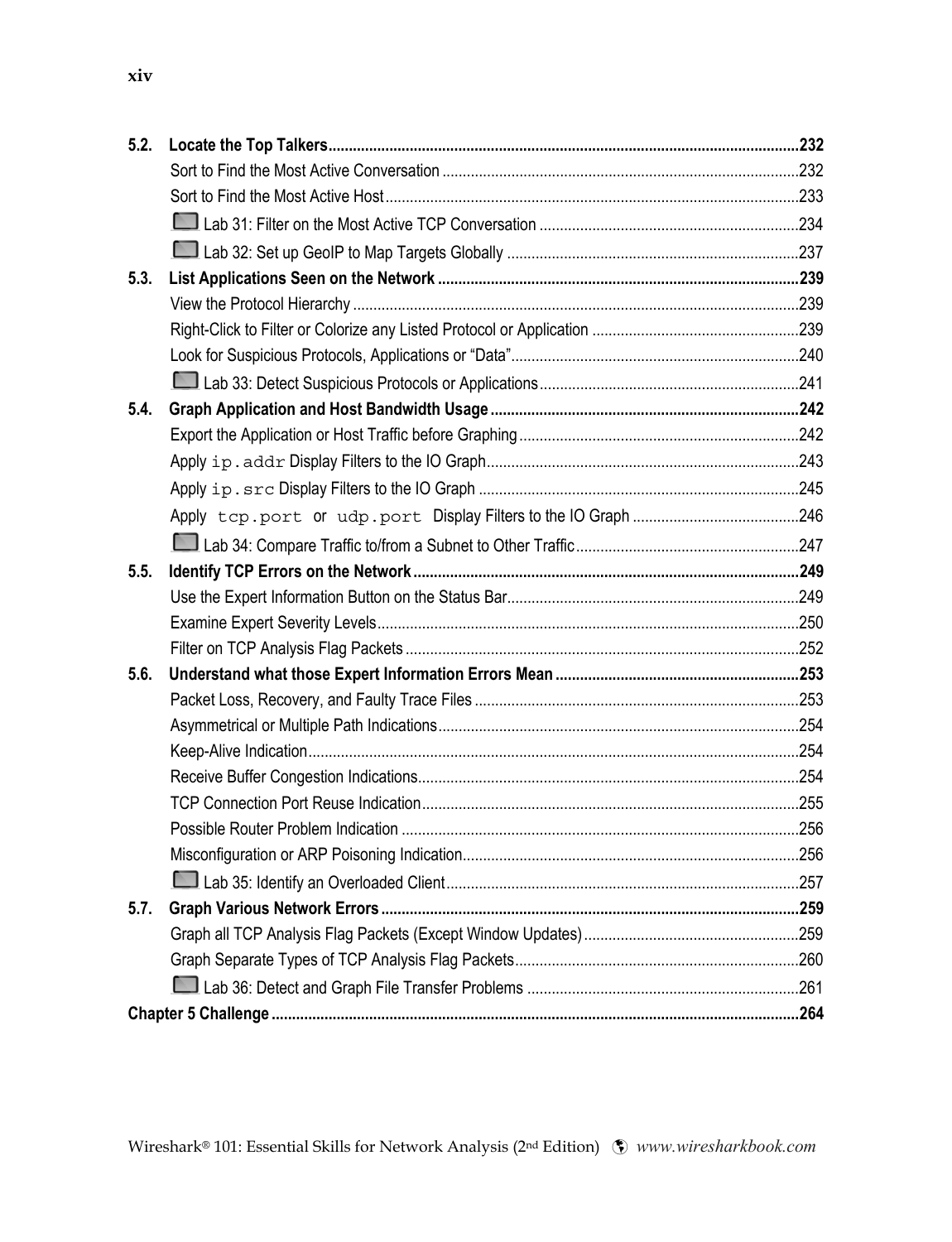| 6.1. |                                                                                    |  |
|------|------------------------------------------------------------------------------------|--|
|      |                                                                                    |  |
|      |                                                                                    |  |
|      |                                                                                    |  |
| 6.2. |                                                                                    |  |
|      |                                                                                    |  |
| 6.3. |                                                                                    |  |
|      |                                                                                    |  |
|      |                                                                                    |  |
|      |                                                                                    |  |
|      |                                                                                    |  |
|      |                                                                                    |  |
|      | Chapter 7 Skills: Add Comments to Your Trace Files and Packets  283                |  |
|      |                                                                                    |  |
| 7.1. |                                                                                    |  |
| 7.2. |                                                                                    |  |
|      |                                                                                    |  |
|      |                                                                                    |  |
|      |                                                                                    |  |
| 7.3. |                                                                                    |  |
|      |                                                                                    |  |
|      |                                                                                    |  |
|      |                                                                                    |  |
|      |                                                                                    |  |
|      |                                                                                    |  |
|      | Chapter 8 Skills: Use Command-Line Tools to Capture, Split, and Merge Traffic. 297 |  |
|      |                                                                                    |  |
| 8.1. |                                                                                    |  |
|      |                                                                                    |  |
|      |                                                                                    |  |
|      |                                                                                    |  |
|      |                                                                                    |  |
|      |                                                                                    |  |
|      |                                                                                    |  |